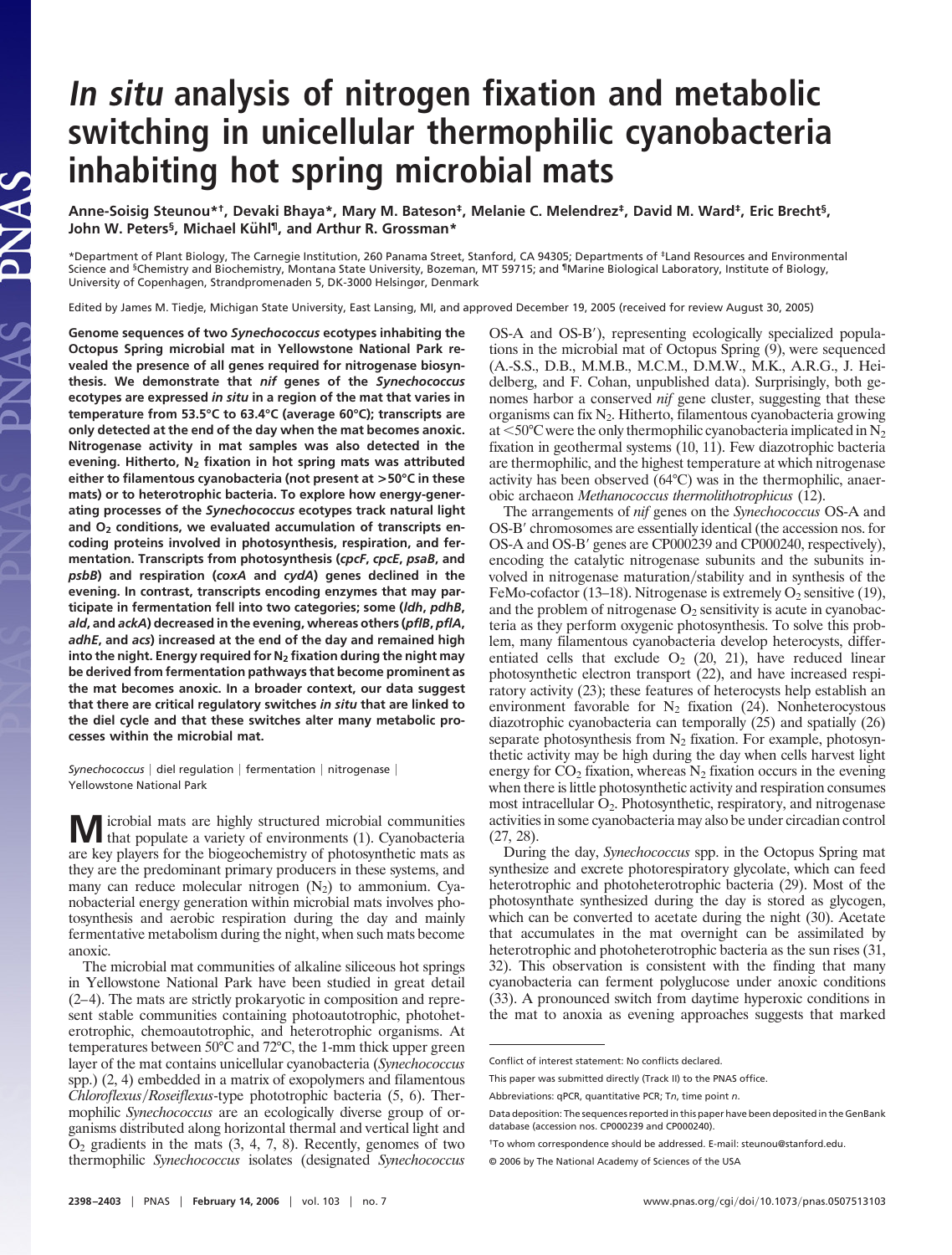

Fig. 1. Clusters of genes involved in nitrogenase synthesis and energy metabolism in Synechococcus OS-B'. Red arrows, genes involved in N<sub>2</sub> fixation (A), photosynthesis (*B*), respiration (*C*), and fermentation (*D*); gray arrows, genes not associated with these functions; white arrows, genes encoding hypothetical proteins. The functions of many of the different gene products are described in Table 1.

changes in cellular metabolism track the diel cycle and light conditions of the environment.

Here we explore *in situ* conditions that lead to the accumulation of nitrogenase transcripts and activity in *Synechococcus* populations inhabiting the alkaline hot springs of Yellowstone National Park. We also examine *in situ* expression of genes encoding proteins associated with key energy-generating processes in cyanobacteria, including photosynthesis, respiration, and fermentation. The results demonstrate that the levels of transcripts from many of these genes, as well as nitrogenase activity, are controlled over the diel cycle, tracking both oxic and light conditions.

### **Results**

**Nitrogenase Gene Cluster.** Genes encoding proteins for N<sub>2</sub> fixation are clustered on the genomes of *Synechococcus* OS-A and OS-B (Fig. 1*A*). Genes required for nitrogenase biogenesis are on a 23-kbp region (from *modBC* to *nifT*), which is presented as part of a larger 32.5-kbp genomic region (Fig. 1*A*; from *cbigH* to *apcE*) that exhibits identical gene order in *Synechococcus* OS-A and OS-B. Deduced amino acid sequences of the nitrogenase polypeptides of Synechococcus OS-A and OS-B' are between 98% and 100% identical (Table 2, which is published as supporting information on the PNAS web site), which is very high relative to overall identity (88%) among putative orthologs in the two *Synechococcus* ecotypes. The best identities of the *Synechococcus* OS-A and OS-B Nif polypeptides are mostly with putative orthologs present in *Anabaena, Nostoc, and Fischerella strains, ranging from just >50–* 86% (Table 2).

**Nitrogenase Transcripts.** To examine *in situ* expression of *nif* genes, we used primer pairs [for RT-PCR and quantitative PCR (qPCR)] that would specifically detect *nifH*, *nifD*, and *nifK* transcripts (Table 1). Other primer pairs were designed to detect transcripts encoding photosynthesis, respiration, and fermentation proteins; the genes for some of these transcripts are present in small gene clusters (Fig. 1 *B*–*D*). Many of the photosynthesis, respiratory, and fermentation genes are not as similar between *Synechococcus* OS-B' and OS-A ecotypes as are the *nif* genes (Table 1; e.g., *ald* and *cpcF*). However, primer pairs that were designed specifically for *Synechococcus* OS-B' (except for cpcF primers) are likely to anneal to transcripts from other related *Synechococcus* ecotypes (3) within the mat.

Samples were collected from the Octopus Spring mat at six

#### **Table 1. Primers used for RT-PCR and qPCR analysis of** *Synechococcus* **OS-B transcript levels**

| Gene       | Function                                                        | Forward primer         | Identity, % | Reverse primer        | Identity, % |
|------------|-----------------------------------------------------------------|------------------------|-------------|-----------------------|-------------|
| nifH       | nitrogenase iron protein                                        | GGAAGAAAACGGAGCCTAC    | 94.7        | CGCCAGAGTAGGCGTATTTC  | 100         |
| nifD       | nitrogenase molybdenum-iron protein $\alpha$ chain              | GCAGTGGCCAAGAGAGTTTC   | 100         | CAATCAGGGCCACATCATAAG | 100         |
| nifK       | nitrogenase molybdenum-iron protein $\beta$ chain               | CTTCTGCAGTGCAAGCAAAC   | 100         | CATGGACAAAGGGCAGAGTTC | 100         |
| psbB       | PSII chlorophyll binding protein                                | CTGCCCAAGTCTCTGCTCTTC  | 90          | CAGGATAACCGGGAAGGTCTC | 85          |
| $p$ sa $B$ | PSI reaction center protein                                     | CACGTAGGCTGGGACAACTTC  | 95.2        | GTCCGTCAGCCACAGAGAC   | 100         |
| cpcE       | phycocyanobilin lyase $\alpha$ subunit                          | CTGGGAAGCCCTTATCGAG    | 84          | GTCGTAGGCTGGAGTTGGAG  | 75          |
| cpcF       | phycocyanobilin lyase $\beta$ subunit                           | CTCAACTGGCAGCAGAATTG   | 85          | CGTCAATATGGCTCAGCAAG  | 55          |
| coxA       | cytochrome c oxidase subunit I                                  | GAACTTCCTGCTGAGCCTTG   | 80          | GTAAAGGCACCGTTGTACCG  | 90          |
| cydA       | cytochrome d quinol oxidase subunit I                           | CAACCCCTTCATGGTCAACAG  | 80          | CGCTCAAATGGCCGATATAC  | 90          |
| pfIB       | pyruvate formate lyase                                          | GGCGTTTTTGACGCCTATAC   | 85          | GGTCTCTTCGTCCATCGTGTC | 94.1        |
| adhE       | CoA-linked acetaldehyde dehydrogenase-<br>alcohol dehydrogenase | CAATGCCCTGATGATTACCC   | 100         | GTTTCCGCTTGAGTTCTTCG  | 80          |
| acs        | acetyl-CoA synthase                                             | GAAAAAGTGCAGCAAACCCTTG | 68          | GGTGAGGGTGTGGGAGTAGAG | 100         |
| pflA       | pyruvate formate lyase activating enzyme                        | GCACACGGCTTTGGATACTTC  | 90          | GGAACCAGCACAAAACGAATC | 100         |
| ldh        | L-lactate dehydrogenase                                         | CCTTTTGGTGGTGAGCAATC   | 70          | CCACCTCGCTATCTCCATG   | 94.7        |
| pdhB       | pyruvate dehydrogenase $\beta$ subunit                          | GGAGAAGATGTCGGCCATTA   | 85          | CATTGTTGGCAATTTGGTTG  | 95          |
| ald        | aldehyde dehydrogenase                                          | CAGATCTGATCGAGGCTCGTG  | 80          | GCGAAAGAGGGAGGTGTAGC  | 85          |
| ackA       | acetate kinase                                                  | GAGCTTAGATCGGCTGGATG   | 100         | CAGTCCTCTTGGGCTGAGATC | 85          |

The transcripts analyzed encode proteins associated with nitrogenase, photosynthesis, respiration, and fermentation. The gene name, protein name function, primer sequence, and identities (%) of primer sequences to orthologous sequences of *Synechococcus* OS-A are presented. The accession nos. for all OS-A and OS-B' genes are CP000239 and CP000240, respectively.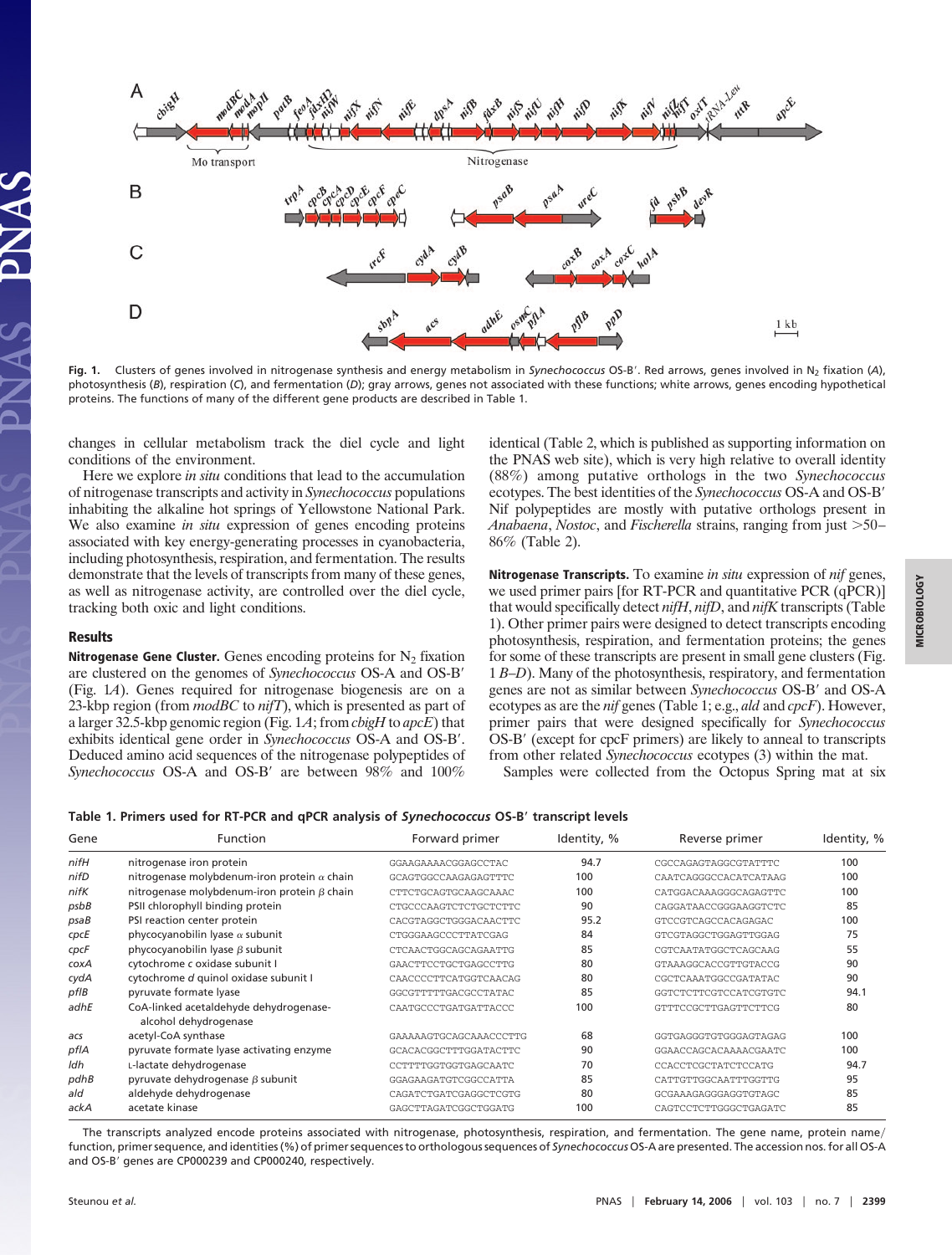

**Fig. 2.** Accumulation of *nif*transcripts in Octopus Spring mat samples during an afternoon to nighttime transition on Nov. 5, 2004. (*A*) Light intensity at the sampling times T1 (13:40), T2 (15:24), T3 (16:35), T4 (17:36), T5 (19:00), and T6 (21:00). (*B*) RT-PCR (*Upper*) and qPCR (*Lower*) analyses of nitrogenase transcript levels. Samples were from the top 2 mm in a region of the mat where the temperature ranged from 53.5°C to 63.4°C. Error bars on graphs indicate the mean  $\pm$  SD.

different time points and photon irradiances on Nov. 5, 2004 (Fig. 2*A*). Total RNA from each sample was used to evaluate *nifH*, *nifD*, and *nifK* transcript levels by RT-PCR (Fig. 2*B Upper*). The RNA preparation exhibited no detectable contamination with genomic DNA, as assessed by performing amplification reactions in the absence of reverse transcriptase (data not shown). Almost no transcript from *nifH*, *nifD*, or *nifK* was detected at time point 1 (T1) and T2, when ambient light levels were high. Transcripts for all three *nif* genes were detected at T3, T4, T5, and T6; at T3, the irradiance had declined to  $\approx 50 \ \mu \text{mol} \cdot \text{m}^{-2} \cdot \text{s}^{-1}$ , whereas, at T4–T6, it approached 0. Quantitative analyses of transcript levels by qPCR (Fig. 2*B Lower*) showed that *nif* transcripts were barely detected at T1 and T2, increased sharply at T3 ( $\approx$  40- to  $\approx$  120-fold the T1 value), and then declined as the evening progressed (to between 5 and 25-fold the T1 value). These findings suggest that the *nif* genes are only expressed when light levels are low and the mat is near anoxic.

**Nitrogenase Activity.** To determine whether nitrogenase activity also increased in the mat toward evening, we performed *in situ* nitrogenase assays by using the top 2 mm of core samples from Octopus Spring (June 2005) and simultaneously monitored  $O_2$ profiles and *nif* transcript levels (Fig. 3). From 16:00 to 18:00 h, when incident irradiance was mostly above 900  $\mu$ mol·m<sup>-2</sup>·s<sup>-1</sup>, nitrogenase activity was not detected and high rates of cyanobacterial photosynthesis caused hyperoxic conditions in the upper part of the mat. As photon irradiance declined,  $O_2$  concentration in the mat decreased dramatically. Irradiance at time 20:05 h was only  $\approx$ 31  $\mu$ mol·m<sup>-2</sup>·s<sup>-1</sup>, whereas O<sub>2</sub> penetration was <0.1 mm, and high nitrogenase activity (relative to daytime levels) was detected in mat samples. Sampling at later times showed that the mat remained anoxic during the night, and nitrogenase activity was sustained. Transcripts for the nitrogenase subunits were only detected as the light levels declined and the mat became anoxic, consistent with the results presented in Fig. 2; almost no *nif* transcripts were detected at 18:00 h, whereas high transcript levels were observed at 20:30 and 23:00 h (Fig. 3 *Bottom*). Nitrogenase activity was only detected at the time when nitrogenase transcripts began to accumulate. Transcripts encoding photosynthetic proteins such as PsaB showed an opposite trend relative to *nif* transcripts; they were high during the day and low in the evening (Fig. 3 *Bottom*). Nitrogenase activity and cyanobacterial *nif* gene expression were also detected in mat samples collected from 60–61°C sites in Mushroom Spring (a nearby spring with similar mat communities as in Octopus Spring) during the evening (A.-S.S., D.B., D.M.W., E.B., J.W.P., M.K., A.R.G., and S. Jensen, unpublished data).

**Transcripts for Proteins Involved in Energy Metabolism.** Nitrogenase requires 16 ATP per  $N_2$  reduced. The ATP used for  $N_2$  fixation in mats could be from photosynthesis, which would still be occurring as light levels decline and the consumption of  $O_2$  by respiration becomes more rapid than  $O_2$  production. Fermentation of carbohydrates that accumulate as a consequence of photosynthetic CO<sub>2</sub> fixation in the day may also generate energy during the evening.

We used specific primer pairs (Table 1) to evaluate *in situ* transcript levels from genes encoding proteins important for photosynthesis, respiration, and fermentation during the November 2004 experiment (Fig. 4 *A*–*D*). Based on RT-PCR, transcripts for photosynthetic proteins showed an opposite trend relative to *nif* transcripts (compare Fig. 4*A* with Fig. 2*B*); they were high during the day and low in the evening. For genes associated with photosynthesis (*cpcF* and *cpcE*, phycocyanin lyase; *psaB*, subunit of PS I reaction center; and *psbB*, PS II antenna chlorophyll binding



**Fig. 3.** *In situ* nitrogenase activity, photon irradiance, oxygen penetration, and transcript abundance measured in the Octopus Spring microbial mat on June 23, 2005. (*Top*) Incident photon irradiance (small black circles) and nitrogenase activity (large gray circles) as a function of time of day. Vertical bars represent error, whereas horizontal bars indicate incubation period. (*Middle*) Depth distribution of oxygen concentration in the microbial mat at 934, 29.3, and 0.0  $\mu$ mol  $\cdot$ m<sup>-2.</sup>s<sup>-1</sup>, respectively. (*Bottom*) qPCR examination of *nifHDK* and *psaB* transcript levels at times indicated. Error bars are as in Fig. 2.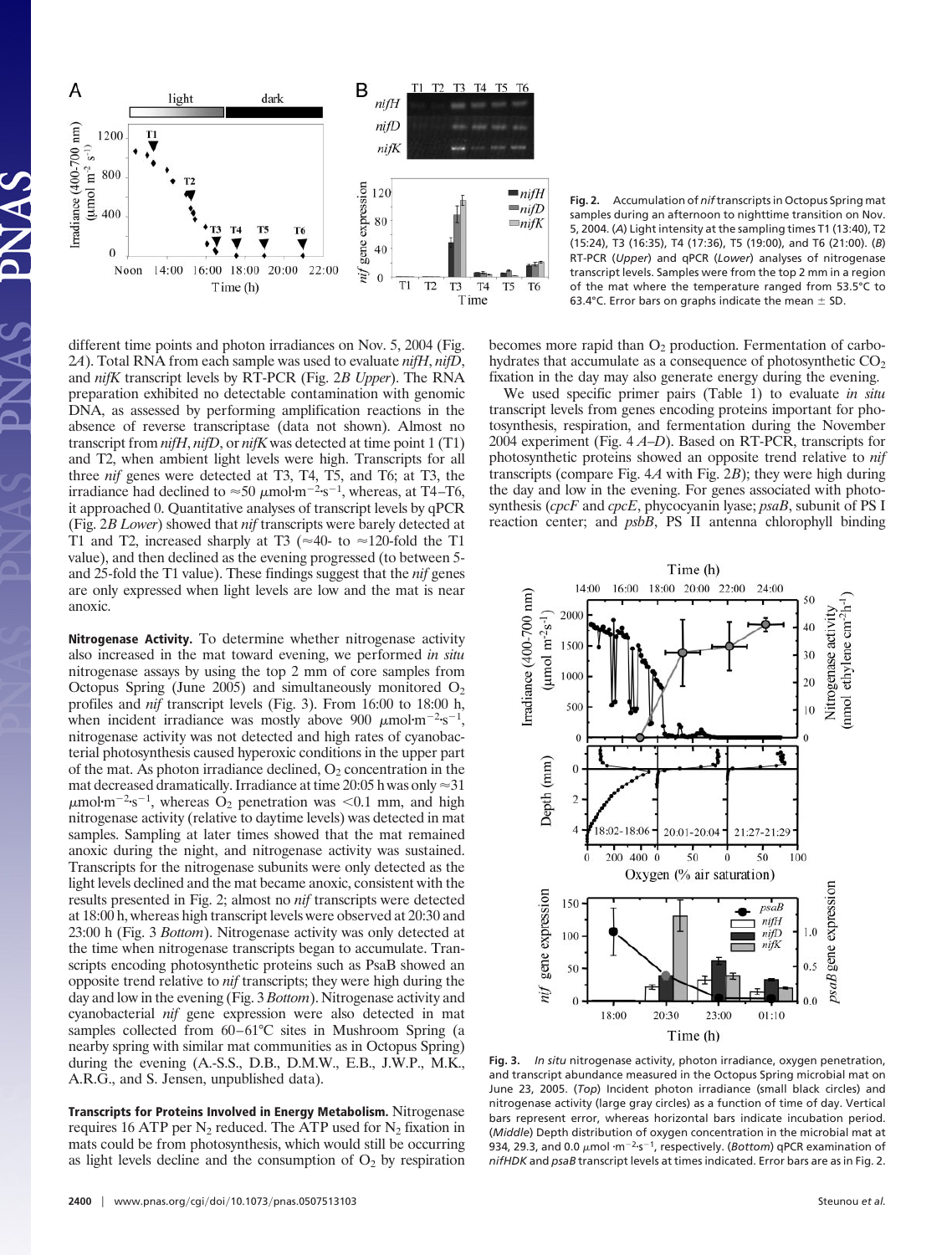

**Fig. 4.** Transcript levels in Octopus Spring mat samples collected on Nov. 5, 2004 at sampling times T1–T6, as in Fig. 2. RT-PCR was performed to examine accumulation of transcripts from genes involved in photosynthesis (cpcF, cpcE, psaB, and psbB) (A), respiration (coxA and cydA) (B), and fermentation (pflB, pflA, adhE and acs transcript increase during the night, whereas Idh, pdhB, ald and ackA transcripts decrease during the night) (C and D). (E) Quantification of transcript levels analyzed by RT-PCR (*A*–*D*) by using qPCR. Samples were from the top 2 mm in a region of the mat where the temperature ranged from 53.5°C to 63.4°C. Error bars are as in Fig. 2.

protein), transcripts were high at T1 and T2, decreased somewhat by T3, and then became barely detectable by T4. However, the *psbB* transcript was still detectable in mat samples collected in the evening (Fig. 4*A*, T4–T6).

Transcripts for proteins involved in respiration (*coxA*, for subunit I of cytochrome *aa*3-type cytochrome *c* oxidase and *cydA*, for subunit I of the cytochrome quinol oxidase) appeared to remain nearly constant (*coxA*) or to decline slightly in the evening (*cydA*), based on RT-PCR (Fig. 4*B*). In contrast, two distinct patterns of gene expression were associated with putative fermentation genes (1, 33) (see Table 1). Transcripts encoding pyruvate formate lyase (*pflB*), pyruvate formate lyase activating enzyme (*pflA*), CoAlinked alcohol/acetaldehyde dehydrogenase (adhE), and acetyl-CoA synthase (*acs*) increased during the evening when the mat was anoxic (Fig. 4*C*); genes encoding these transcripts are colocalized on the genomes (Fig. 1*D*), and all or some may be cotranscribed. Transcripts for lactate dehydrogenase (*ldh*), pyruvate dehydrogenase (*pdhB*), and to some extent aldehyde dehydrogenase (*ald*) and acetate kinase (*ackA*) (genes for these proteins are not clustered on the genome) declined during the night (Fig. 4 *C* and *D*).

We also used qPCR to quantify transcript abundance. As observed by RT-PCR (Fig. 4), transcripts for photosynthesis genes (*psbB*, *psaB*, *cpcE*, and *cpcF*) were high during the day relative to the evening (Fig. 4*E Top Left*); by T4, the transcripts for these genes were barely detectable. Transcripts from genes encoding proteins involved in respiration (*coxA* and *cydA*) also declined during the evening (Fig. 4*E Top Right*). It was not clear from the RT-PCR results (Fig. 4*B*) that the transcript encoding CoxA decreased as light levels declined, but the qPCR results showed an  $\approx$ 3-fold decline in transcript abundance at all times after 16:35 h (T3); because of amplification saturation, the RT-PCR does not report true abundance differences. In contrast, and in accord with RT-PCR results, transcripts for the linked set of fermentation genes (*pflB*, *pflA*, *adhE*, and *acs*; Fig. 4*E Bottom Left* and *Middle Left*) increased in the evening, whereas transcripts for the others (*ldh*, *ald*, *pdhB*, and *ackA*; Fig. 4*E Middle Right*) declined. For the former set of fermentation-associated transcripts, once the transcript levels increased, they remained high into the night.

## **Discussion**

The combined use of genomic information, gene expression analysis, and ecophysiological methods has provided insights into the ecology of *Synechococcus*-dominated hot spring mats. We demonstrated that the *Synechococcus nif* genes are expressed *in situ* as the mat becomes anoxic under declining photon irradiance in the late afternoon and that  $N_2$  fixation increases in parallel with increasing transcript levels.  $N_2$  fixation detected in earlier studies was attributed to heterocystous cyanobacteria, which only live in the lower temperature regions of the mat, or to heterotrophic bacteria (10, 12, 34). Although we cannot exclude the participation of heterotrophic bacteria in N2 fixation at 53.5°C–63.4°C in this mat, our results demonstrate that expression of *Synechococcus nif* genes occurs in concert with considerable levels of nitrogenase activity. These results strongly suggest that the unicellular *Synechococcus* ecotypes fix  $N_2$  at elevated temperatures within the hot spring mats. Irradiance levels of  $\leq 50 \mu$ mol·m<sup>-2</sup>·s<sup>-1</sup> corresponded with expression of *nif* genes in the mat. At higher photon irradiances, when cyanobacterial  $O_2$  production exceeds  $O_2$  consumption by the various microbes in the top few millimeters of the mat,  $O_2$  accumulates within the mat and inhibits nitrogenase activity (and possibly the expression of *nif* genes).

As seen in intertidal (35) and hypersaline cyanobacterial mats (36), the nitrogenase genes of *Synechococcus* are expressed during the night, as in the Octopus Spring mat. Together with the activity of other N2-fixing bacteria, fixation by cyanobacteria may alleviate N-limitation in such mats. However, the absence of  $O_2$  in the mats at these times limits energy production to that generated by fermentative metabolism. Fermentation does not produce nearly as much chemical bond energy as respiration (fermentation produces 2–4 ATPs per glucose metabolized), so the rate at which ATP is produced during the night would likely limit cyanobacterial  $N_2$ fixation.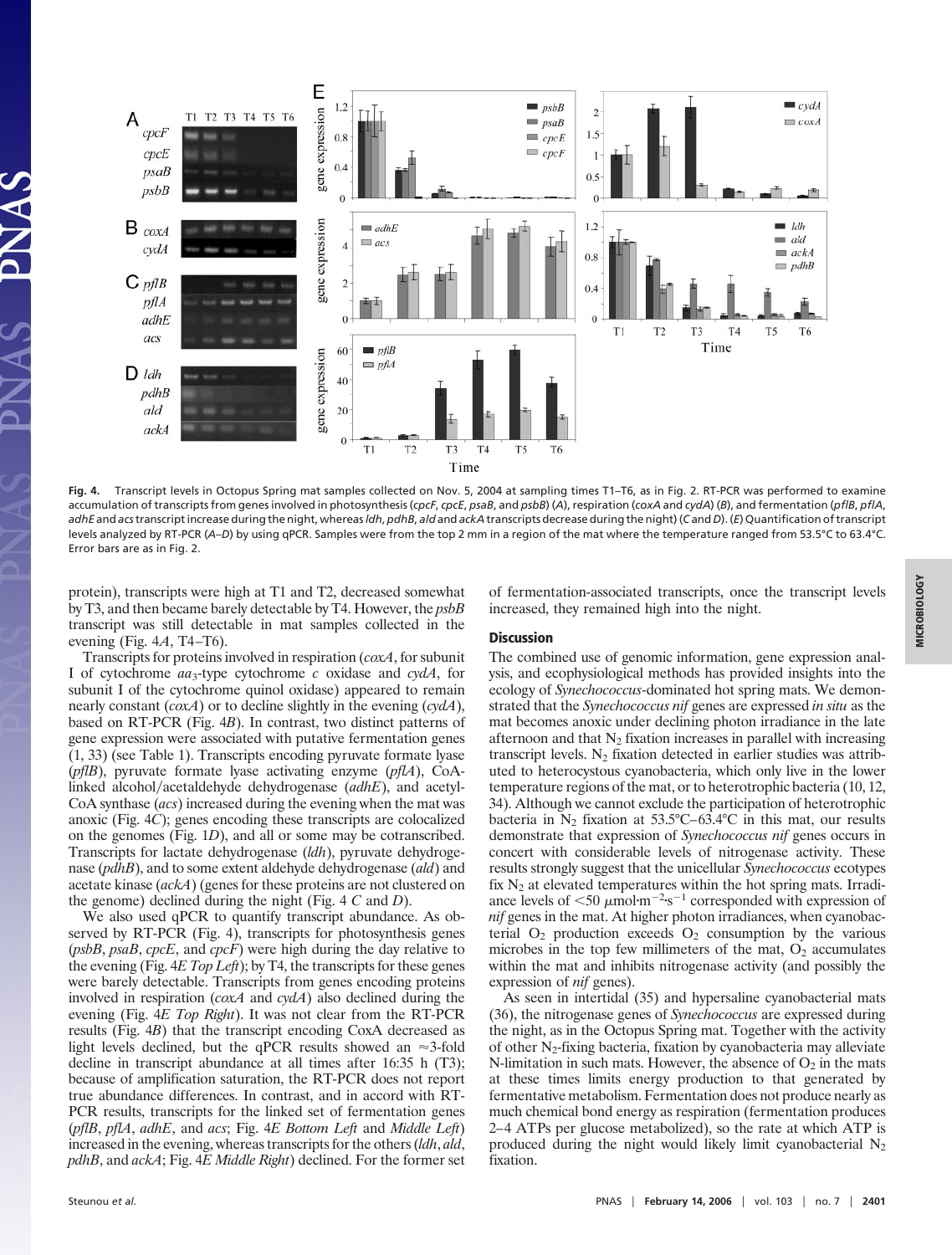It is unclear how the nitrogenase genes are regulated in thermophilic cyanobacteria. In diazotrophic bacteria except for cyanobacteria, nitrogenase is often regulated by the NifLA proteins, regulatory elements that sense and respond to changing environmental O2 levels (37). We have not detected genes encoding NifLA-like proteins on the *Synechococcus* OS-A and OS-B' genomes, but the genomes do contain genes encoding proteins that regulate nitrogen-associated processes, including the *glnB* (for PII) and *ntcA* genes (18). The PII polypeptide can function as a global regulator of nitrogen utilization, whereas cyanobacterial NtcA appears to activate genes encoding proteins involved in the transport and assimilation of various nitrogen compounds (38). NtcA is homologous to transcriptional regulators belonging to the cAMP receptor protein family and directly binds to the promoter regions at specific sites with the consensus nucleotide sequence GTAN<sub>8</sub>TAC. We localized this sequence upstream of several genes in the genomes of *Synechococcus* OS-A and OS-B'; for example, the sequence was localized upstream of genes for nitrite reductase (*nirA*), the PII protein, the ammonium transporter (*amt*), and NtcA itself. However, there is no clear consensus sequence upstream of the *nif* genes, so it is uncertain what regulatory protein modulates *nif* gene expression.

Transcripts for proteins involved in photosynthesis and respiration were abundant during the day when  $O_2$  levels in the mat are high, but decreased, in many cases dramatically, as the mat became anoxic in the evening. Maintaining some transcripts (and proteins) for fully active photosynthetic and respiratory systems throughout the night could be advantageous for the cyanobacteria. At daybreak, an intact photosynthetic and respiratory capacity would allow for the production of moderate levels of ATP and rapid consumption of photosynthetically produced  $O_2$ , thereby sustaining  $N_2$  fixation activity. In preliminary experiments, a strong burst of nitrogenase activity was observed during sunrise in mat samples from Mushroom Spring (A.-S.S., D.B., D.M.W., E.B., J.W.P., M.K., A.R.G., and S. Jensen, unpublished data). A similar burst of  $N_2$ fixation in temperate microbial mats, occurring soon after sunrise, has been reported in refs. 1 and 39.

To examine the possibility that *Synechococcus* might perform fermentation in the dark, we studied expression of a number of genes implicated in cyanobacterial fermentation pathways (1, 33). It is interesting that genes possibly associated with fermentation processes during the day differ from those active in the evening. The *pflB*, *pflA*, *adhE*, and *acs* genes are clustered on the genome (Fig. 1*D*), and the transcripts from these genes increase in parallel during the evening (as noted in Fig. 1*D*, some genes may be part of a single transcriptional unit). The PflB and PflA proteins are involved in the fermentation pathway that generates acetyl-CoA and formate from pyruvate whereas AdhE converts acetyl-CoA into ethanol. The *Synechococcus* ecotypes examined in this study thus appear to have the potential to synthesize formate and ethanol during the night. Transcripts from the *ldh*, *pdhB*, and, to some extent, *adh* and *ackA* are high in the day and decline in the evening. Most of these transcripts appear to be present (especially the *ald* transcript) over the entire diel cycle, although the levels are significantly higher in the day. These transcript profiles suggest that the *Synechococcus* ecotypes may have a potential to form lactate and possibly acetate during the day and also during the transition period when the cyanobacteria switch from ''light'' to ''dark'' metabolism. These putative fermentation proteins may also be involved in metabolic pathways other than fermentation.

It is interesting to consider these results in the context of past work on the formation and fate of fermentation products in alkaline hot spring cyanobacterial mats and the nature of the interactions of organisms within mat communities. Acetate was measured as the major product of fermentation that accumulated when mat samples were shifted from light, oxic conditions to dark, anoxic conditions. Smaller amounts of propionate and even smaller amounts of butyrate and valerate were detected, but more reduced fermentation products (e.g., ethanol and lactate) did not accumulate (31). The production of acetate (and  $CO<sub>2</sub>$ ) occurred within hours after mat samples were transferred to the dark; acetate production was linked to glycogen fermentation by *Synechococcus* (30). Under conditions used for these cited experiments, the production and consumption of fermentation products by all members of the mat community would occur simultaneously. For instance, the production of CO2 associated with fermentation of glycogen by *Synechococcus* may require the presence of a second formate-using organism, because so far we have found no evidence that the *Synechococcus* genomes contain the gene encoding formate hydrogenlyase, which converts formate to  $H_2$  and  $CO_2$ . The generation of acetyl-CoA in fermenting *Synechococcus* cells via pyruvate formate lyase, rather than by the pyruvate dehydrogenase reaction (which generates reduced pyridine nucleotide), would help protect the  $NAD<sup>+</sup>$  pool. This finding highlights the issue that changes in transcript levels in one organism may not be reflected by accumulation of a specific ''predicted'' end product in the environment because of metabolite exchange processes that occur within the mat consortium. Furthermore, the failure to observe lactate accumulation may be a consequence of the utilization of this metabolite by other organisms in the mat community (31). The production of reduced fermentation products like lactate and ethanol can be decreased by syntrophic interactions between fermentative and H2-consuming organisms (e.g., acetogenic and sulfate-reducing bacteria and methanogenic archaea) in these mats (31). Interspecies H2 transfer allows fermentative microorganisms to reoxidize NADH by reducing protons to  $H_2$ , alleviating the need for regenerating  $NAD<sup>+</sup>$  by reduction of high-energy intermediates; more rapid regeneration of  $NAD<sup>+</sup>$  would allow for elevated rates of fermentation and ATP production, which in turn could stimulate N2 fixation. However, extensive searches of the *Synechococcus* genomes have not identified genes encoding enzymes necessary for interspecies H2 transfer (e.g., NADH:ferredoxin oxidoreductase and hydrogenase).

Our findings highlight one of the most interesting and novel aspects of microbial mats: The individuals in this consortium of organisms have metabolic capabilities that are strongly integrated into "community metabolism" (30–32). This integration in turn suggests strong evolutionary constraints because of obligate interactions among the physiologically integrated bacterial populations. To further resolve the intriguing networks of interaction and to understand how they shape and define microbial communities and the evolution of ecotypes, we are taking an interdisciplinary approach in which molecular and genomic analyses are interfaced with ecological and evolutionary questions and methodologies.

## **Methods**

**Sample Collection.** Samples were collected on Nov. 5, 2004 and June 23, 2005 from the southernmost effluent channel of Octopus Spring. The temperature of Octopus Spring exhibited a temporal cycle of  $\approx$  5 min, with a 53.5–63.4°C temperature range at the sampling site, and an average temperature of 60°C over the entire sampling period. The mat was  $\approx$ 1 cm thick, with *Synechococcus* populating the top 1-mm layer (other cyanobacteria were not observed by microscopic analysis). Cores (1 cm in diameter) were collected, and the top 2 mm of each was excised, frozen in liquid  $N_2$ , and stored for nucleic acid extraction. Samples were collected at six time points during the diel cycle in November 2004 (see Fig. 2) and at four time points in June 2005 (see Fig. 3). Microprofiles of  $O_2$ concentration were measured with a Clark-type  $O_2$  microsensor operated by an automated profiling system (Unisense, Aarhus, Denmark) (40, 41), and the downwelling photon irradiance at each sampling time was measured by using a LI-1400 datalogger (Li-Cor, Lincoln, NE).

**RNA Extraction.** Mat samples that had been frozen and stored at 80°C were dispersed by vortexing them in 1 ml of 10 mM NaOAc